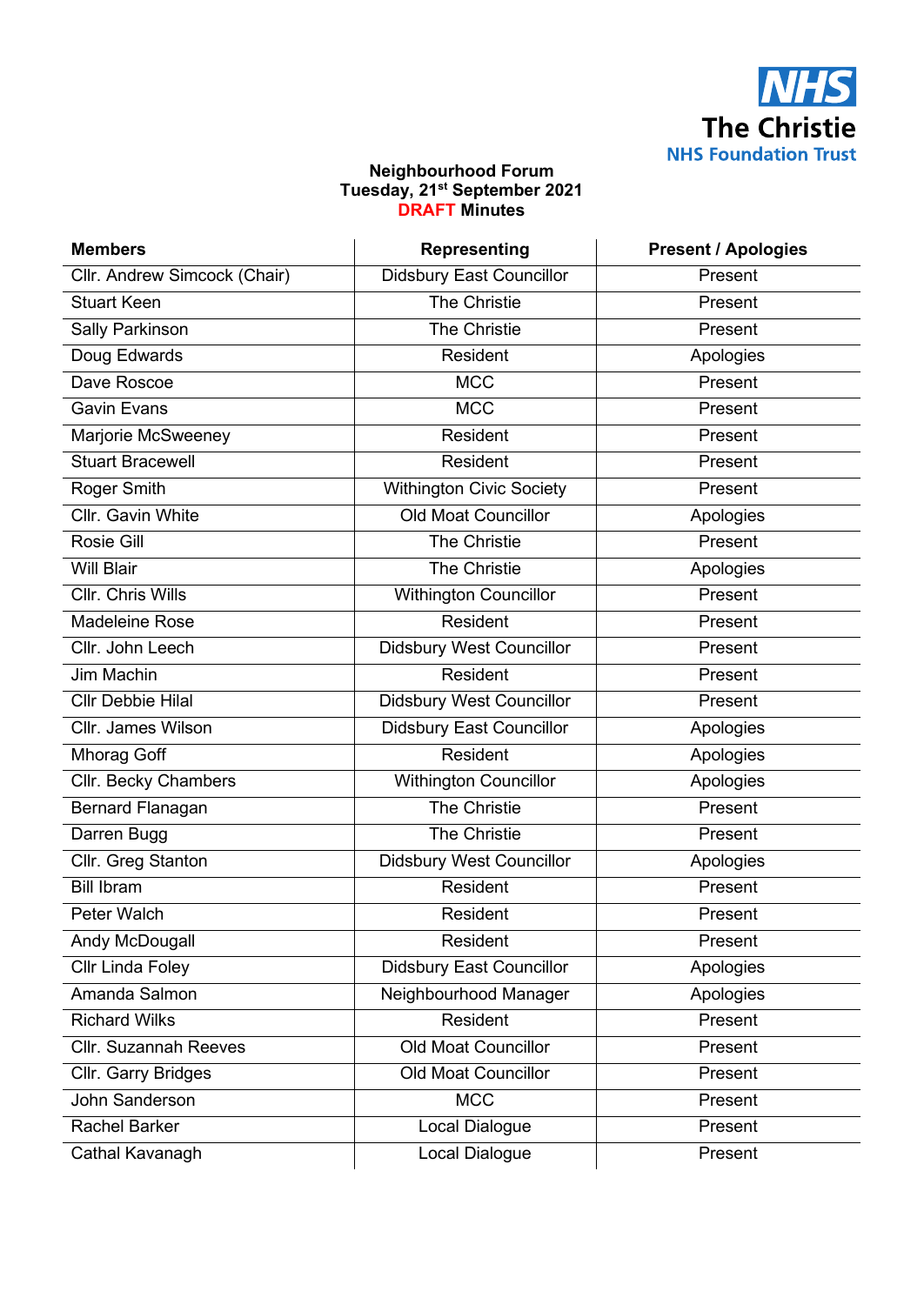|             |                                                                                                                                                                     | <b>Action</b> |
|-------------|---------------------------------------------------------------------------------------------------------------------------------------------------------------------|---------------|
| 15/21       | <b>Standard Business</b>                                                                                                                                            |               |
| a           | <b>Chair's Welcome and Introductions</b>                                                                                                                            |               |
|             | The Chair welcomed members to the meeting.                                                                                                                          |               |
|             | He informed the group that Joanne Fitzpatrick had now taken early retirement from                                                                                   |               |
|             | The Christie and he took this opportunity to wish Joanne all the very best for the                                                                                  |               |
|             | future. Members agreed and wished to send a thank you to Joanne for all her efforts                                                                                 |               |
|             | and hard work with the Neighbourhood Forum.                                                                                                                         |               |
|             | It was noted that Sally Parkinson (SP) is the Christie Interim Director of Finance and<br>will now be attending this meeting. All extended a warm welcome to Sally. |               |
| $\mathbf b$ | <b>Apologies for absence</b>                                                                                                                                        |               |
|             | Noted above.                                                                                                                                                        |               |
|             | AS extended a warm welcome to Cathal Kavanagh from Local Dialogue who was                                                                                           |               |
|             | joining the meeting with regards to the Neighbourhood News item.                                                                                                    |               |
| C           | Minutes of the last meeting held on Tuesday 22 <sup>nd</sup> June 2021                                                                                              |               |
|             | AS noted that Mhorag Goff had sent her apologies for this meeting but had earlier                                                                                   |               |
|             | sent an email with her comments to all members of the neighbourhood forum. This                                                                                     |               |
|             | email was regarding the format of these meetings as she felt that the forum isn't fit                                                                               |               |
|             | for purpose and does not discuss important matters. In particular, she felt that there                                                                              |               |
|             | are issues concerning her privacy with the build of the tiered car park which are not                                                                               |               |
|             | being addressed. AS wondered what other members of the forum felt about this                                                                                        |               |
|             | matter and asked for any comments.                                                                                                                                  |               |
|             | SB stated that he personally did not support MG's comments. He felt that the                                                                                        |               |
|             | meetings had good interface between the Trust and neighbours and was an effective                                                                                   |               |
|             | forum for communication.                                                                                                                                            |               |
|             | MM noted that the email went out to all members of the Neighbourhood Forum and                                                                                      |               |
|             | was not blind copied. She also stated that she felt that MG always had her fair say                                                                                 |               |
|             | in meetings and was able to comment freely.<br>BI asked if a sentence could be added to the minutes of the last meeting as he had                                   |               |
|             | mentioned that any plans for development that The Christie had were discussed at                                                                                    |               |
|             | this meeting in the planning stage. He felt that any proposals should be presented to                                                                               |               |
|             | the neighbourhood so that engagement can communicated directly. He also stated                                                                                      |               |
|             | that it is the responsibility of the CNF members to let other neighbours know of any                                                                                |               |
|             | proposals. He felt strongly that consultation must take place when in the ideas stage                                                                               |               |
|             | as at the moment it seems to be in the formative stage not when decisions have                                                                                      |               |
|             | already been made. He would like a comment added to the minutes of the previous                                                                                     |               |
|             | meeting noting that 'proposals should be presented to members of the                                                                                                |               |
|             | neighbourhood forum when in the formative stage'. AS stated that he felt that this                                                                                  |               |
|             | had always been the case but is happy for this sentence to be added to the previous                                                                                 |               |
|             | minutes.                                                                                                                                                            |               |
|             | Subject to making these two changes, the minutes of the previous meeting were                                                                                       | <b>KB</b>     |
|             | agreed.                                                                                                                                                             |               |
| $\mathbf d$ | <b>Matters arising</b>                                                                                                                                              |               |
| 1621        | All matters arising are covered on the agenda for this meeting.<br><b>CPZ Extension Update</b>                                                                      |               |
|             | AS introduced John Sanderson (JS) who has replaced Clare Kenyon in attending                                                                                        |               |
|             | this forum for the time being. John is an engineer in the MCC Highways Design                                                                                       |               |
|             | Team.                                                                                                                                                               |               |
|             | JS gave an update regarding the CPZ extension. He stated that the scheme is                                                                                         |               |
|             | currently undergoing legal consultation following the statutory requirements. This                                                                                  |               |
|             | involves notices on lamp posts, documents in the Town Hall and adverts in the                                                                                       |               |
|             | Manchester Evening News. He said that the council must follow strict legal                                                                                          |               |
|             | guidelines on how schemes are advertised. The advertising started on 5 <sup>th</sup>                                                                                |               |
|             | September and notices went up on $10^{th}$ September. The advertising period is 3.5                                                                                 |               |
|             | weeks with a final date for comments of Monday, 11 <sup>th</sup> October 2021. He stated that                                                                       |               |
|             | if anybody does want to make comments or objections the way to do this is via                                                                                       |               |
|             | email or write to the city solicitor. All this information is on the notices.                                                                                       |               |
|             |                                                                                                                                                                     |               |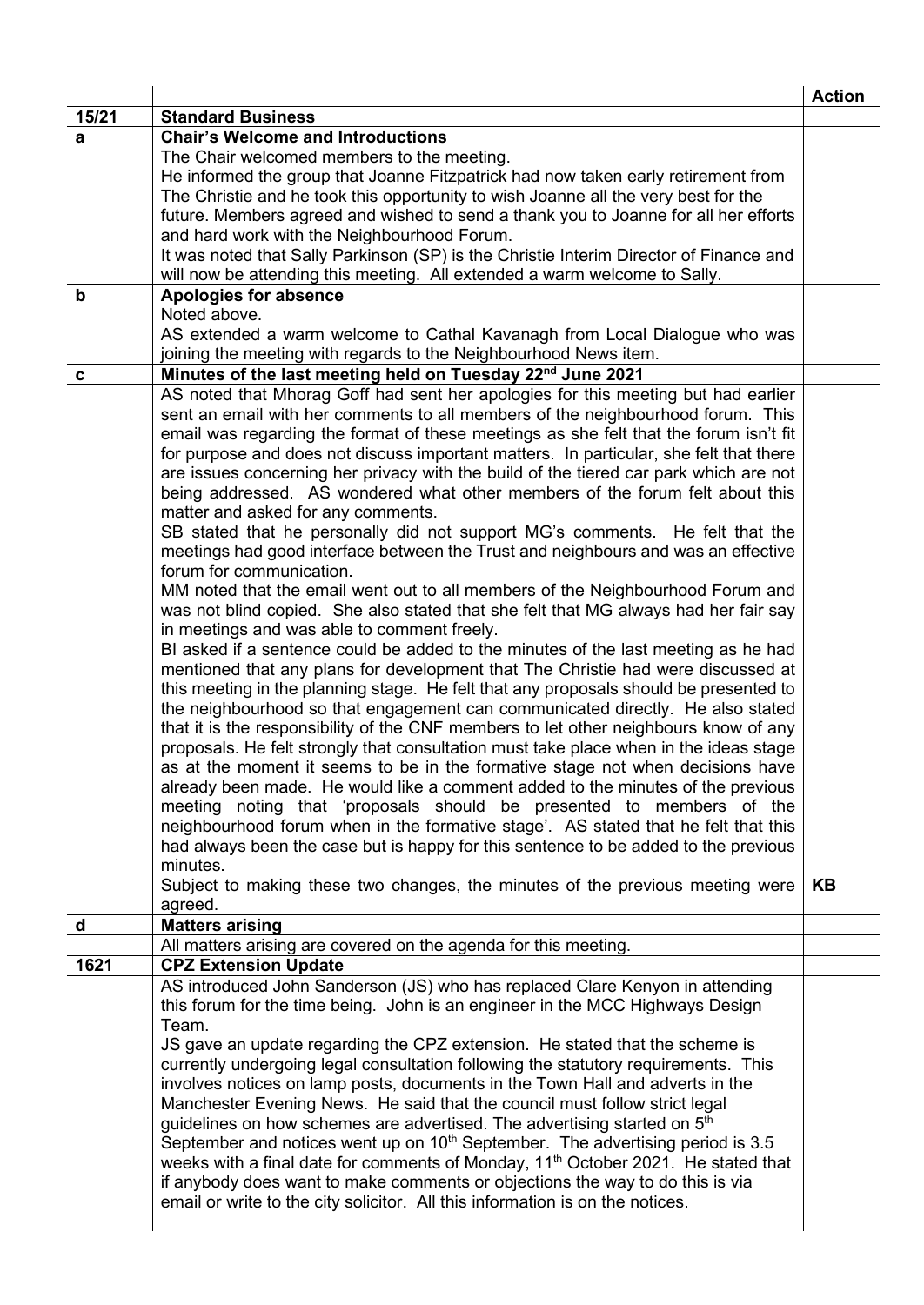JS stated that there have been some objections received, which in turn does start the objections process for consideration and if required a response to that objection. As far as practical, the scheme will be aligned to the full opening of the tiered car park in Spring 2022.

RS thanked JS for this update and asked a question regarding the double yellow lines. He said it was not clear from the plans how far around each corner the double yellow lines go. JS will look into this matter further and send a separate communication regarding this matter,

AS noted that there has been extensive consultation on this scheme and particularly in some areas it is very well supported.

JL noted that there were a lot of positive comments made in the informal consultation phase and wondered if these would be taken forward to formal consultation? JS stated that the previous consultation is not a legal consultation but he will speak to his legal team to take advice on this point. He will circulate this information in the next few days so that everybody is clear on the status of previous positive comments.

BI asked if there is a website where the final proposals may be viewed. JS stated that the requirements are very strict and must followed to the letter and you can request the documents by emailing: [rpz\\_christie@manchester.gov.uk](mailto:rpz_christie@manchester.gov.uk)

AS wished the team well with the legal consultation and this will be an agenda item again at the next meeting in January 2022.

JS left the meeting.

## **Note circulated by JS after the meeting:**

*As the highway authority we have a legal duty to consider all objections received in response to a statutory advertisement. A report is prepared discussing the objection and the response from Officers, with the recommendation to either overrule the objection or in some cases accept them. This may or may not lead to amendments to the design. Any decision is reached with full reference to all previous stages of the scheme design – so in this case, we will consider the objection based on the feedback/comments and conversations/design decisions made as a result of the previous consultations. Clearly the entire purpose of the previous design stages is to place us in a position of confidence that the scheme is one which has support and to reinforce any decisions going forward.*

*The objection report makes reference to the original Delegated Approval report, in which all these previous consultations and the reasons behind any design decisions are presented. The report is presented to the Head of Network Management, the Strategic Director for Neighbourhoods and the Executive Member for Environment – the same people who approved the design as advertised.*

*So, essentially, those reading the objection report will have full knowledge of the work involved to get to where we are now.*

*However, we would need to be cautious referring to data from those previous consultations. These have been based on initial designs, and covered a wider scheme area. All previous consultations have involved engaging with a specific set of people – for example we posted letters inviting residents to view and comment on the initial design in Feb 2020. This statutory consultation however is a public process, and comments can be made by any member of the public, as they are proposed to be placed on public roads. Therefore, for example, a comment referring to a percentage of respondents in favour of the scheme would not be comparable. However, if an objector referred to a specific street/area we would be able to refer back.*

*The procedure described must be followed in order for the council to demonstrate that we are following due process and will ultimately enable the scheme to be delivered successfully.*

**JS**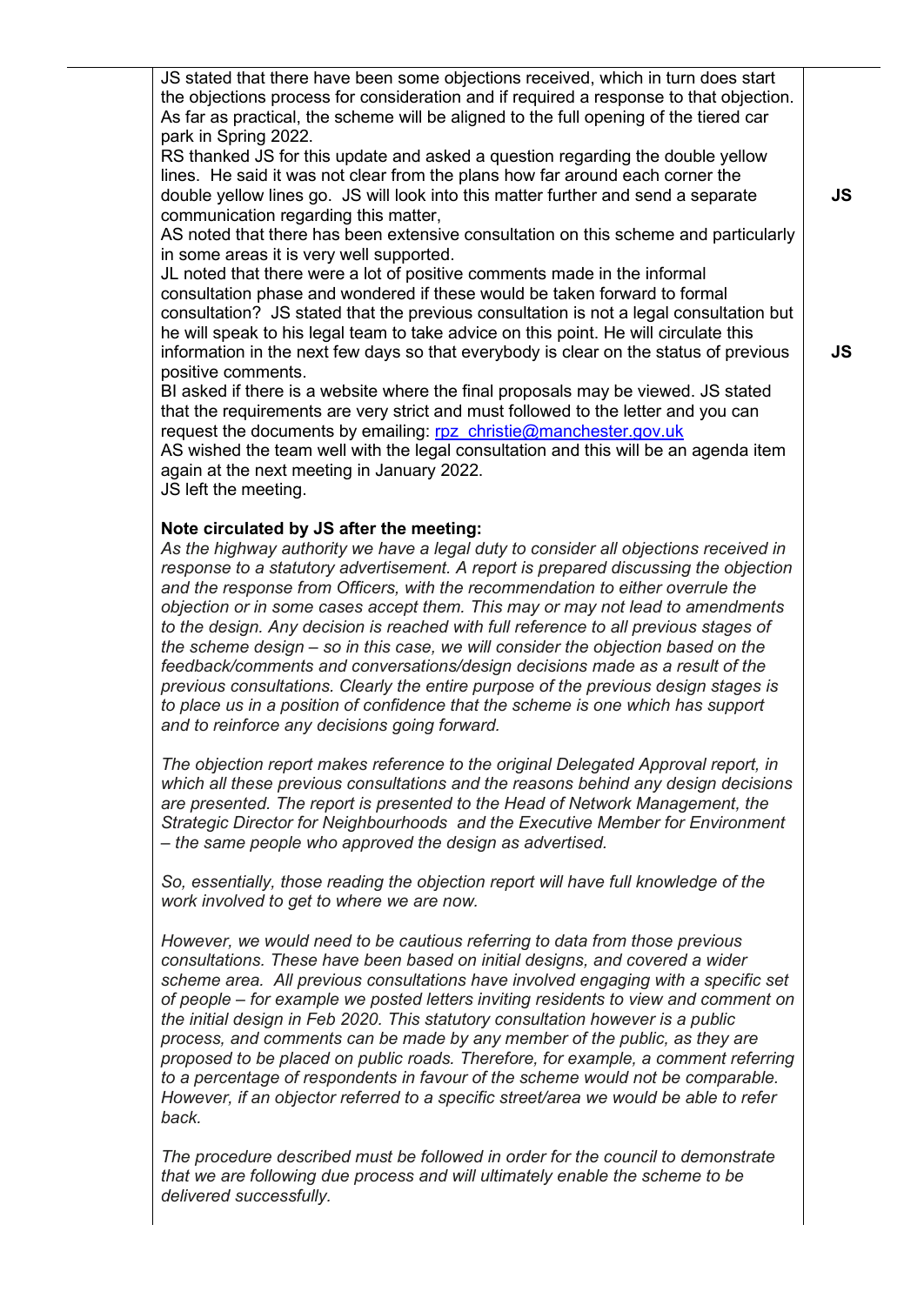|       | I'd also like to clarify the comments regarding the 10m of No Waiting at any Time<br>(NWAAT). Highway Code Rule 243 advises (among others): DO NOT stop or park<br>opposite or within 10 metres (32 feet) of a junction, except in an authorised<br>parking space                                                                                                                                                                                                                                                                                                                                                                                                                                                                                                                                                                                                                                                                                                                                                                                                                                                                                                                                                                                                                                                                                                                                                                                         |  |
|-------|-----------------------------------------------------------------------------------------------------------------------------------------------------------------------------------------------------------------------------------------------------------------------------------------------------------------------------------------------------------------------------------------------------------------------------------------------------------------------------------------------------------------------------------------------------------------------------------------------------------------------------------------------------------------------------------------------------------------------------------------------------------------------------------------------------------------------------------------------------------------------------------------------------------------------------------------------------------------------------------------------------------------------------------------------------------------------------------------------------------------------------------------------------------------------------------------------------------------------------------------------------------------------------------------------------------------------------------------------------------------------------------------------------------------------------------------------------------|--|
|       | The phrase 'Do not' is advisory (as opposed to a legal requirement, in which case<br>the phrase 'Must/Must not' is used). Therefore, this gives us flexibility to place<br>waiting restrictions that suit the local street layout rather than simply placing 10m<br>minimum at every junction. For example, if a 10m stretch would finish in the centre<br>of a dropped kerb providing access to a private driveway, it would be reduced in<br>length.                                                                                                                                                                                                                                                                                                                                                                                                                                                                                                                                                                                                                                                                                                                                                                                                                                                                                                                                                                                                    |  |
|       | In some cases, on smaller/narrower streets, we have proposed lengths of 5m (or<br>they may already exist in that length). An existing length of 5m of NWAAT is placed<br>on Holmwood Road in the Ballbrook Avenue area – clearly this is a minor junction<br>on a low speed street and the risk arising from parked vehicles is lesser than at<br>junctions with, for example, Palatine Road.                                                                                                                                                                                                                                                                                                                                                                                                                                                                                                                                                                                                                                                                                                                                                                                                                                                                                                                                                                                                                                                             |  |
|       | The specific lengths of NWAAT proposed are all described in the Traffic Regulation<br>Order. Please note that this only provides detail of proposed NWAAT, so the<br>example on Holmwood Road would not be included as it is already in place.                                                                                                                                                                                                                                                                                                                                                                                                                                                                                                                                                                                                                                                                                                                                                                                                                                                                                                                                                                                                                                                                                                                                                                                                            |  |
| 17/21 | <b>Tree Planting update</b>                                                                                                                                                                                                                                                                                                                                                                                                                                                                                                                                                                                                                                                                                                                                                                                                                                                                                                                                                                                                                                                                                                                                                                                                                                                                                                                                                                                                                               |  |
|       | SK reported on the tree planting update which was to consider planting and street<br>furniture from the hospital site to the traffic lights in Withington village.<br>SK stated that he had recently met with RS and they had walked from the hospital<br>to the traffic lights in the village, and then returned via Palatine Road. The general<br>view is that more can be done to encourage hospital visitors and staff to use the<br>facilities in Withington village. Some examples could be additional finger signs to<br>the village and additional street furniture and benches to improve the area. All of<br>this would be subject to approval by the Highways Authority. In terms of the<br>planting of trees along Palatine Road, there is little opportunity or need and on<br>Wilmslow Road the opportunities are limited because of the width of the pavement<br>but it was noted that there are areas that could possibly work such as outside the<br>Red Lion pub.<br>RS agreed with SK's comments and added that one or two planters along the foot<br>path might also be a good idea. RS said that he was appalled at the state of the<br>footpath in some of the areas but that was not The Christie's responsibility.                                                                                                                                                                                                                |  |
| 18/21 | <b>The Christie Estates Strategy</b>                                                                                                                                                                                                                                                                                                                                                                                                                                                                                                                                                                                                                                                                                                                                                                                                                                                                                                                                                                                                                                                                                                                                                                                                                                                                                                                                                                                                                      |  |
|       | SK shared a short presentation giving an update on The Christie Estates Strategy.<br>He highlighted the current operating environment as it is a different time now and<br>therefore affects plans in the future. He said that the current Estates Strategy is<br>approximately 200 pages long and covers the period until 2024. This strategy is<br>available on The Christie website.<br>SK stated that a number of the projects included in the strategy have now been<br>undertaken and are complete. SK highlighted briefly each project that had been<br>completed. He said that the Health and Wellbeing Centre was scheduled to move<br>but this now may not happen and the area remains prioritised as an existing<br>inpatient ward.<br>SP briefly updated the forum on the new financial regime in Greater Manchester<br>which limits spending on the whole of the region. She stated that freedom to spend<br>capital is now much more restricted.<br>SK stated that a working group has been set up with clinical engagement to look at<br>opportunities and priorities given operational demands.<br>MM asked about the Golden Lion car park as it is her understanding that if<br>approved, this will be an evacuation point for the HS2 line. MM understands that<br>this is safeguarded at the moment but there may be a Compulsory Purchase Order<br>made on that car park. MM stated this will be an issue as the cars will need to be |  |
|       | parked somewhere else.                                                                                                                                                                                                                                                                                                                                                                                                                                                                                                                                                                                                                                                                                                                                                                                                                                                                                                                                                                                                                                                                                                                                                                                                                                                                                                                                                                                                                                    |  |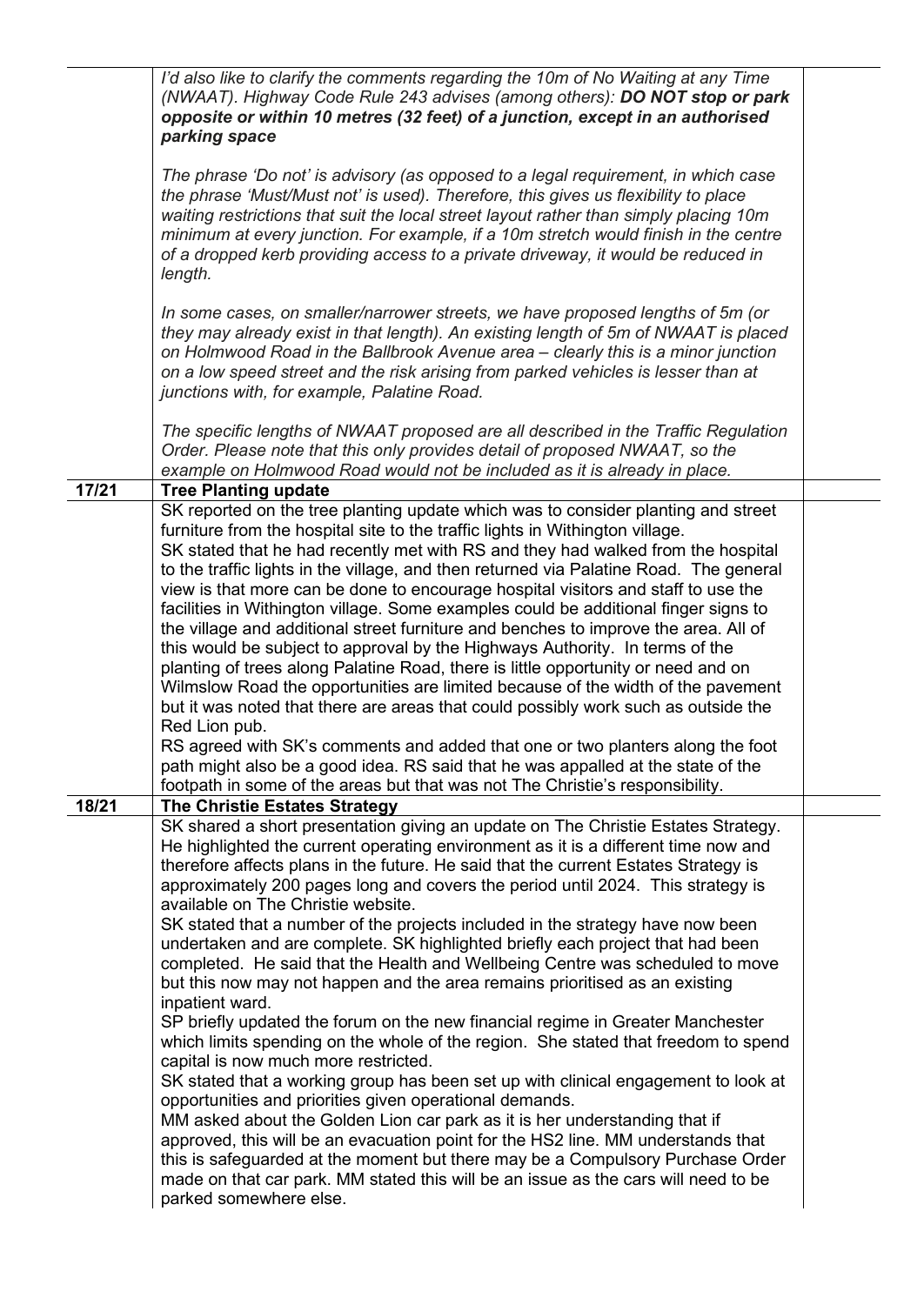Further debate followed but SK said it was his understanding that it is a site HS2 are looking at and this would have to be addressed if this situation does arise. AS asked whether there were any development plans for the Bridge Club site. SK reported that at the present time there are no immediate projects planned for the site. He said that it is predominately a car park and The Christie does lend the basement area to GM Fire and Rescue for practice drills. BI noted that this is the current strategy but wondered will it change. There will be an increase in capacity when the Paterson opens which will impact on car parking, and that car parking on the Golden Lion site will not be possible following HS2. BI raised that he had also written to SK as a number of residents had complained about lack of mobile signals and TV signals and there is general concern that is this brought about by the building work of The Paterson. He said that mobile phone reception had reduced by about 50% with many dropped calls being experienced. SK stated this matter will be covered in the Capital update below. **19/21 The Christie Capital Development update** SK gave a short presentation regards the Capital Development update. *Paterson:* SK shared some slides to document the progress made with the Paterson build. Work is continuing on the 9th floor structure, the stair and lift shafts, external glazing and cladding. Overall, at the present time work is on track to complete in December 2022 and is on budget. On the matter of TV reception, SK is aware that there had been some residents experiencing problems with obtaining satisfactory TV signal. He asked that if anybody is affected by this, please contact the Christie construction line email address, which is in the Neighbourhood Newsletter, and these will be passed on to the contractor. At the end of the project or sooner if required, there is an obligation under the planning permission to do a survey of the area. This includes both mobile and TV reception. A resident would need to inform The Christie of their service provider and this will be taken up with them directly. SK stated there is continuing discussion with the contractor about parking and in particular construction workers not parking in the streets and causing a nuisance to neighbours. *Christie at Macclesfield:* SK shared a number of slides and a short video which gave an idea of the size of the site at Macclesfield. This project also remains on budget and on time. SK reminded members that this is The Christie's  $3<sup>rd</sup>$  satellite site with 16 chemo chairs and 2 Linacs. This will be fully operational in December 2021. He stated that some areas are now completely finished and the snagging process is taking place at the present time. *Tiered Car Park:* SK stated that work is scheduled to finish in March 2022 although it is likely that Section 278 works will be completed in Q2 2022. This involves improvements in the junction of Wilmslow Road and Cotton Lane. Works are well advanced on the car park and the cladding is about to commence. SK stated that some trees have now been removed and the replacement trees will be larger than currently required by the consent. SK was aware that some comments had been received from neighbours about solvent smells. He said that these come from the paints and that all the correct instructions for these solvents are being adhered. *Combined Heat & Power system:* SK reminded members that this work involved replacement of the energy centre, removal of the old oil tanks, upgrading lights to LED lights which automatically dim if close to a window to save energy and a variety of other energy saving works. AM thanked SK for his presentation. He stated that his concern regarding trees and the tiered car park concerns the area of the boundary wall of Cotton Hill. He referred to the letter from the trust dated 3<sup>rd</sup> September which talked about

improvements and he wondered who these improvements were for. In his opinion